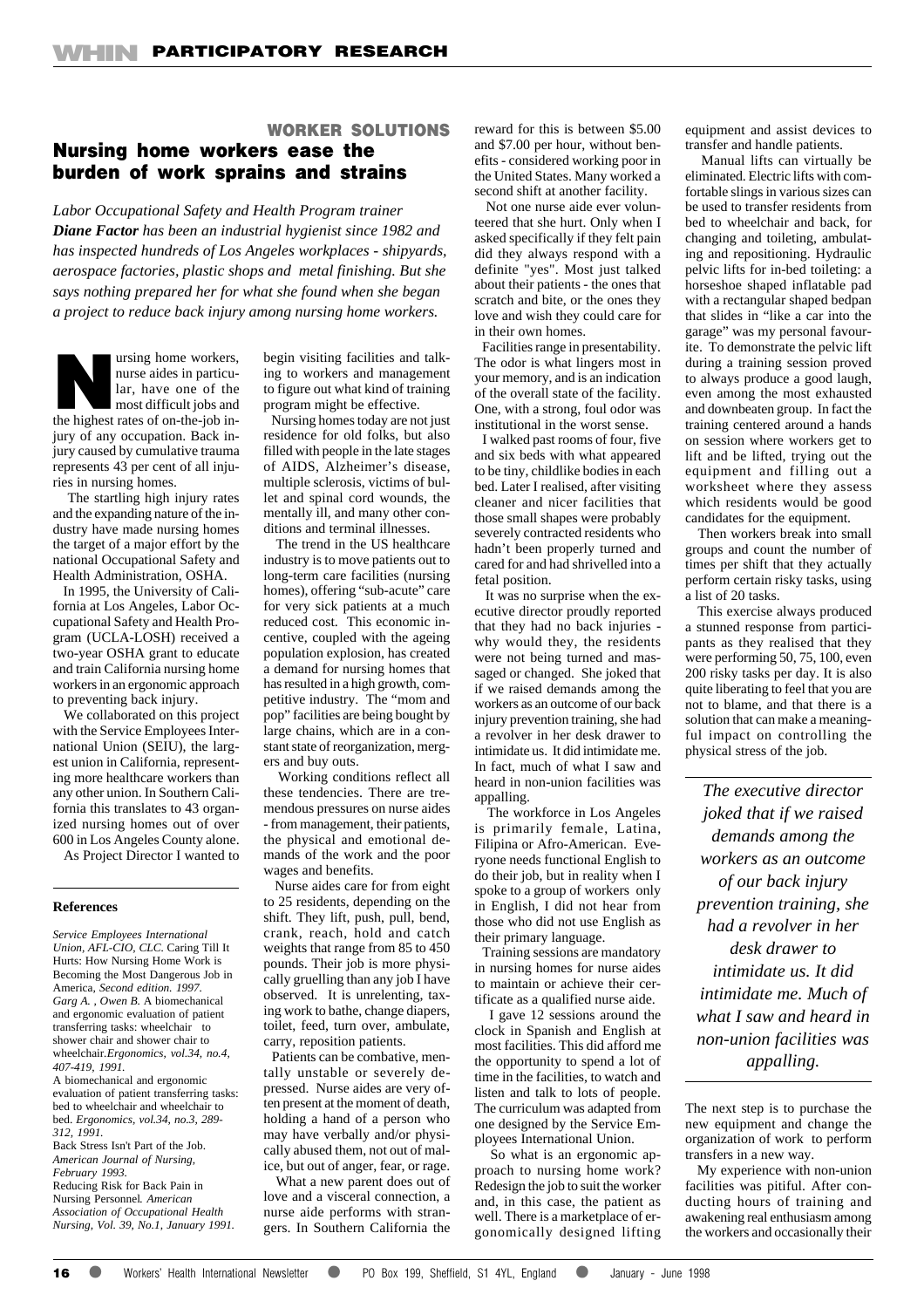direct supervisors, the corporate management representatives would balk - equipment costs too much money, too much worker involvement, too much change.

 This is one time I would appeal to a cost/benefit argument. Workers' compensation costs are enormous in this industry, and reducing the number of costly back injuries would more than offset the costs of new equipment.

 Fortunately, one company did respond. Grancare is a national company with 28 facilities in California. All of their unionised facilities are in Northern California. They are represented by SEIU.

 Together we agreed on a partnership to try out this program at a pilot site. Vale Care Center is in the small town of San Pablo just northeast of Berkeley, most known for its large casino. It is a large facility with over 200 beds spread out in a u-shaped structure.

 We began the training sessions in August 1996, training 70 nurse aides. We established a Back Injury Prevention committee and met monthly. We wanted nurse aide representatives from each station and each shift. It took several months to achieve consistent and representative participation.

 We began by analysing the injuries - 11 patient handling injuries in 1995, 12 in 1996; when did they happen, to whom and why. We also analysed resident incidents - when did they fall or when were they dropped. We mapped the building with this information so that we could see the patterns of why and where injuries happened.

 A bit of luck - the company needed to replace an existing poorly designed lift and agreed to purchase one of the newer ergonomically designed lifts. When the equipment arrived, we suggested they pilot the equipment on the stations where there was the greatest possibility to make an impact.

 The chairperson of the committee, Levette Houchins, who is also a roving restorative aide and one of the shop stewards, made it her business to train nurse aides as they were becoming familiar with the use of the new lift. She said: "The machine is wonderful. A lot of people don't like new things. But once they got used to the new equipment, they started to use it all the time."

 Because of the training experience, workers were ready and anxious to use the new equipment. They wanted to prove that it worked. The response was very different compared to when management had introduced new equipment, such as the lumbar support, that workers didn't want, and that didn't work. There was real excitement in the facility about the new lift.

 I don't know why we were surprised, but we were when the committee realised that injury rates were dropping. In fact, within the first six months the only patient handling injury was due to the worker not having access to the new lift.

 "The new equipment already appears to have paid for itself," said Valerie Paynter, Vale's Staff Developer. "If you consider what it saves you in injury costs, it's really not expensive."

 We wrote up our findings and prepared a report to the company asking for a full complement of equipment: a total of four lifts, ergonomic walking belts for all staff, a sample "slipp sheet" device and even a pelvic lift. All member of the committee signed the letter requesting the new equipment, and to our amazement the request was granted. In fact, Tim Neal, the executive director, who had been far from keen on the entire project, applauded our work and said, "since we established the Ergonomics Program, conducted training sessions and bought new ergonomically designed electric lifts, we have seen a dramatic reduction in injuries and a real boost to morale as well. The nurse aides really like the new equipment and have bought into the program. Our joint labor/management committee has been very successful."

 Grancare (now called Paragon after a corporate merger) is asking to bring the program to all 14 facilities in Northern California.

 The union and the company are creating a joint program that will train worker-trainers in each facility to conduct the program, and I have somewhere to donate my truckful of equipment.

 It's a happy ending for one company and a relatively small number of workers, but there are still thousands who don't have union representation and work under miserable conditions caring for us, when that day comes.

### **Further information**

Diane Factor UCLA - LOSH 1001 Gayley Ave., 2nd Floor Los Angeles, CA. 90024, USA Tel: +1 310 794 0369 Fax: +1 310 794 8017 Email: dfactor@ucla.edu

## **MAPPING TECHNIQUES**



## **Body mapping**

All workers should apply stickers to the body map (as above, but usually much larger) where they think their own job is making them sick or hurt. A large felt tip can be used if stickers are not available. Different colours could be used to represent different health effects:

- $\bullet$  red = pain/soreness
- $\bullet$  green = aches
- $\bullet$  blue = reproductive problems
- $\bullet$  black = stress.

Be careful to think about all the possible ill-effects of all parts of the job - dizziness when using degreasing solvents, itchy skin from detergents, headaches from stress, or breathlessness, menstrual problems, nausea, weakness, fatigue or other problems for which the job could be to blame. Even if you are not certain, the body map might help indicate whether it's a problem for just you or for everyone doing your job.

 As the stickers are applied, explain briefly why you are placing each one in each particular place. Notes can be kept around the edge of the body map.

 Workers undertaking the body mapping exercise should usually be doing the same or very similar jobs. Different groups from within the workplace can compare completed body maps to see how problems differ between jobs.

**\* Further information**: *Hazards* 61, Body mapping guide. £2.50. *Hazards* body mapping charts. Packs of 10 large (A3) blank body mapping charts are available priced £5.00 (US\$10). From *Hazards* (address as WHIN). Email: whin-hazards@mcr1.poptel.org.uk

# **"Ouch!" - my job hurts me here**

As an icebreaker Diane Factor and the nursing home workers made "ouch", "ay"(Spanish) and "array" (Tagalog) stickers. Workers placed their ouch stickers on a co-worker where they felt pain on the job. Diane calls this the "ouch" method.

 "Language barriers dissolved into the common idiom of pain," she says. "Immediately workers began discussing where they hurt and why and within ten minutes realise they are not alone, it is not a personal problem, but a problem of the design of the job."

 Stickers were concentrated in the lower back area. Then the worker/model with all the stickers demonstrated a transfer with another participant acting as the patient. "This miming exercise is valuable for two reasons," says Diane. "As a group we conduct a mini job analysis and we acknowledge that no matter how well the worker performs the lift, using her best body mechanics, she still must put her back at risk."